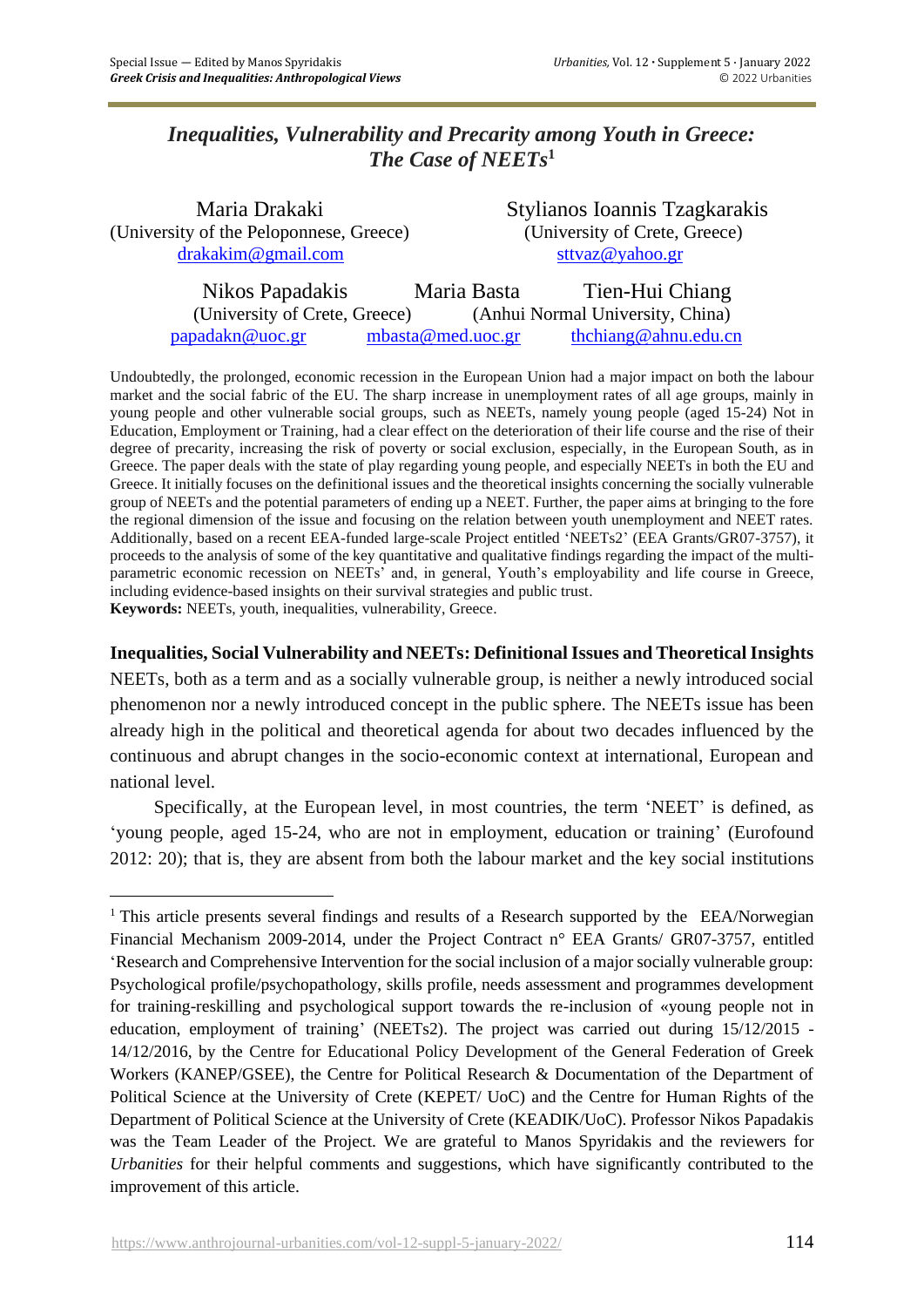(Papadakis et al. 2017a). It is worth mentioning that 'while the youth unemployment rate refers just to the economically active members of the population who were not able to find a job' (Eurofound 2012: 23), the NEET indicator corresponds to 'young people aged 15 to 24 who meet the following two conditions: (a) they are not employed (i.e. unemployed or inactive according to the International Labour Organisation definition) and (b) they have not received any education or training in the four weeks preceding the survey. Data are expressed as a percentage of the total population in the same age group and sex, excluding the respondents who have not answered the question 'participation to education and training'' (Eurostat 2021a). Additionally, in the OECD database, the age group of NEETs is extended to young people aged 29 years (aged 15-29 years) (OECD 2013), while in Asia, specifically in Japan, the term NEETs refers to youth aged 15-34 years (OECD 2008 as cited in Eurofound 2012).

However, regardless the age groups in which NEETs population has been categorized by the various International and European institutions, this social category is characterized by social vulnerability, insecurity and a high risk of poverty and social exclusion (Papadakis et al. 2017b). In particular, 'the term NEET was formally introduced at the political level in the UK in the late 1990s (more specifically, in 1999), in response to the need for the development/formation of an indicator to capture people aged 16-18 who were not in education, employment or training' (Social Exclusion Unit, 1999 as cited in Eurofound: 20; Drakaki et al. 2014: 242), since a high percentage of young people from 16 to 18 years old were not allowed to have access to unemployment benefits, due to the change in the status of unemployed benefits in the United Kingdom at that time (Furlong 2006 as cited in Inui 2009, Furlong 2007 as cited in Eurofound 2012). Especially, the interest for young people not in employment, education or training turned to policy discourse officially, when the term NEET was first introduced in a policy document, namely the government report 'Bridging the Gap' in the UK. The aim of this report was the study of NEETs in terms of the intensity and extent of phenomenon and the parameters that lead to these young people's social vulnerability, as well as to investigate the heterogeneity among their sub-groups in order to address NEETs phenomenon by proposing policy actions (Social Exclusion Unit 1999). It is worth mentioning that in Europe the term was firstly associated with early school leavers, aiming at reducing the high percentages of people who leave early education and training systems, as well as linking with the target setting by the Lisbon Strategy via the 'Education and Training 2010' Work Programme (Commission of the European Communities 2005, European Commission 2018). However, it seems that there is still a heterogeneity among NEETs population (Papadakis at al. 2015), as according to Eurofound report (2012), NEETs in Europe may be classified in five main sub-categories:

- the conventionally unemployed, the largest subgroup, which can be further subdivided into long-term and short-term unemployed;
- the unavailable, which includes young careers, young people with family responsibilities and young people who are sick or disabled;
- the disengaged: those young people who are not seeking jobs or education and are not constrained from doing so by other obligations or incapacities, and takes in discouraged workers as well as other young people who are pursuing dangerous and asocial lifestyles;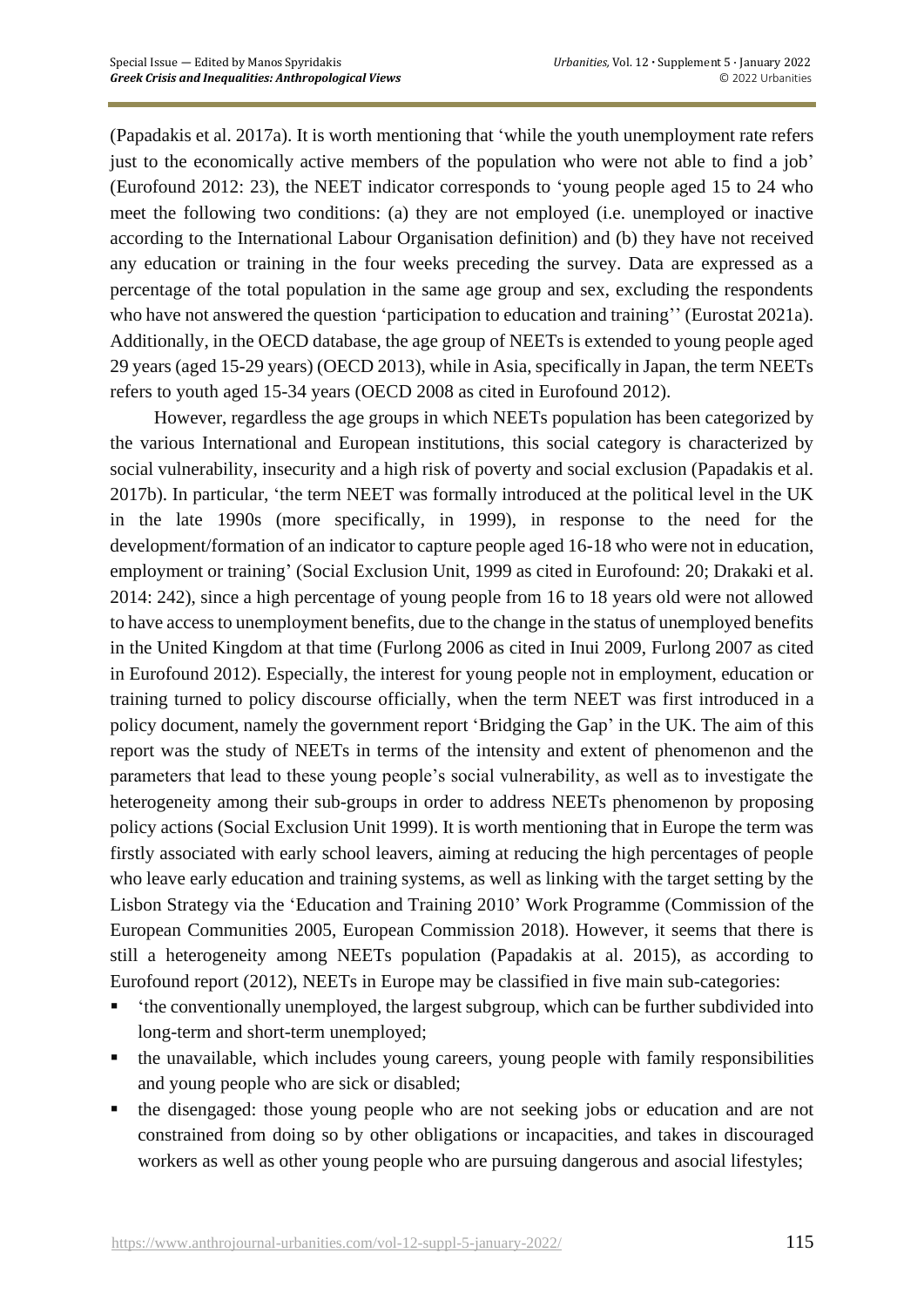- the opportunity-seekers: young people who are actively seeking work or training, but are holding out for opportunities that they see as befitting their skills and status;
- the voluntary NEETs: those young people who are travelling and those constructively engaged in other activities such as art, music and self-directed learning' (Eurofound 2012: 24).

Based on the abovementioned, specific groups have increased probabilities of becoming NEETs, including those 'with low levels of education, an immigration background, some level of disability or problems of mental health as well as young people with a problematic family background' (Eurofound 2012: 55-56). In addition, it seems that social and cultural capital and subsequently socio-economic inequalities affect young people's life chances, and especially those of NEETs (Papadakis at al. 2020). For instance, family income (one of the main 'indicators' of the social capital) is substantially related to actual resources, especially when it comes to a young man/woman's life chances. Moreover, the individual educational capital is of vital importance (Green and Janmaat 2012), since it is one of the three key determinants of the cultural capital, for the educational qualifications represent substantial part of the institutionalized state of the cultural capital (Nash 1990). Additionally, the potential correlation of the family socio-economic capital and the individuated educational capital to the employment status has become even more crucial in the aftermath of the Crisis, since the employment status especially for the youth defines, at a large extent, their life chances as well as the degree of their vulnerability and precarity (Papadakis et al. 2020, Papadakis et al. 2021).

It is worth noting that the heterogeneity which is found among NEETs is related not only to the socio-demographic characteristics and family background but also to the heterogeneity and the characteristics of the countries. As Eurofound (2016: 1) points out 'since its inception, the NEET concept has proved a powerful tool in enhancing understanding of young people's vulnerabilities in terms of labour market participation and social inclusion. As arguably the best proxy to measure the extent of young people's disadvantage, the NEET indicator can integrate subgroups such as young mothers and young people with disabilities — groups particularly at risk of being marginalized under the traditional 'inactive' label — into the policy debate'. It should be mentioned that even though the characteristics of the NEETs' rate differ to the ones of youth unemployment rate, there is a strong association among them, as the NEETs' rate 'highlights the problem of 'inactive youth', together with the young unemployed, but it draws attention away from those who are employed but trapped in inferior types of jobs' (ETF 2015: 7).

## **The Current State of Play Regarding Youth Unemployment and Neets in the EU**

NEETs, being a socially vulnerable group, face the risk of social exclusion as they do not participate in key social structures (see in detail Papadakis at al. 2015: 44-75; Papadakis and Kyridis 2016: 93-112). The risk of vulnerability and social exclusion for them has worsened during the global multidimensional Recession, which had started at the beginning of 2008 and was continuing, affecting the European economy and the social fabric for a whole decade, worsening the conditions and the opportunities of young people's, especially NEETs',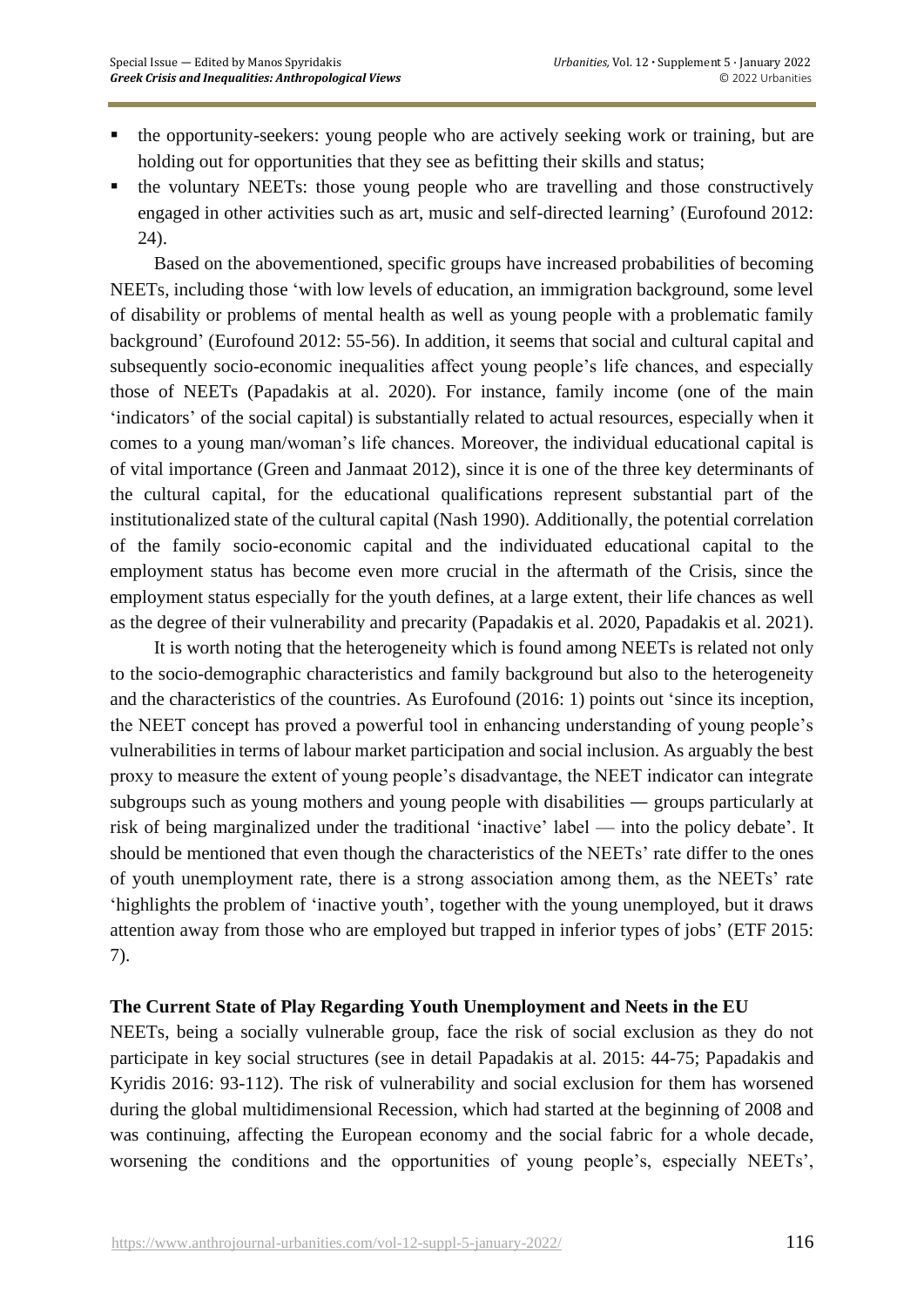integration into the labour market and society (Papadakis 2013: 15; Drakaki at al. 2014: 240). Furthermore, the impact of the Recession was more 'visible' in the countries of the 'European South', namely in Greece, Spain and Portugal, as the vast changes and deregulations in the labour market and the sectors of economy were greater and acute, compared to the other countries of the European Union, amplifying, consequently, phenomena of social vulnerability and socio-economic inequalities (Eurofound 2012, Pardo and Prato 2021).

Within this context, in 2013 the percentage of NEETs (aged 15-24) reached 13% in the EU-28, namely it increased by 2.1% since 2008 (EU-28 average: 10.9%) (Eurostat 2021a). Additionally, there were significant variations among EU Member States regarding the share of the NEETs population. For instance, in 2013 the share of NEETs rate exceeded 20% in Italy, Greece and Bulgaria (22.2%, 20.4%, 21.6% respectively), while in Slovenia, Finland, Germany, the Netherlands and other EU Member States the NEETs rates remained below 10% (9.2%, 9,3%, 6.3%, 5.6% respectively) (Eurostat 2021a). Even though the rate of NEETs in the EU Member States has decreased since 2013, both the percentages and the variations of the NEETs population among Member States have remained higher and significant compared to those before the onset of the Crisis (European Commission 2015: 17; Eurostat 2021a). It is worth mentioning that NEETs' rate variations resemble the ones of the youth unemployment rates (aged 15-24), since in the wake of the multidimensional economic crisis, youth unemployment rate rose sharply peaking at  $24.8\%$  in  $2013$  (EU-27 average)<sup>2</sup> (Eurostat 2021b) and it was '[…]the highest level ever recorded in the history of the EU. During the crisis, 18 Member States recorded their highest-ever levels of youth employment' (Eurofound 2014: 2).

During the following years (from 2014 to 2019), there was a considerable reduction in the rate of youth unemployment as it fell to 15.3% (EU-27) in 2019 (Eurostat 2021b). In 2020, due to the impact of COVID-19 crisis on the labour market, the EU youth unemployment rate increased again, reaching 17.1%, confirming that the COVID-19 impact on youth (aged 15-24 years) was stronger than the one on other age categories of the population. It is worth mentioning that, in 2020, the youth unemployment rate was about 3.5 times higher than the rate of unemployed population aged 50-74 years (4.9%) in the EU (Eurostat 2021b; Eurostat 2021c: 22; European Commission/DG EMPL 2021: 50).

In September 2021, the EU-27 youth unemployment rate decreased, reaching 15.9%, while the youth unemployment rate for women was higher (16.1%) than the respective rate for men (Eurostat 2021d). It is worth noting that in the majority of EU Member States, the increase in the rates of NEETs was more a consequence of the dramatically increase in youth unemployment rates, rather than youth inactivity (European Commission 2015: 48). Furthermore, according to Eurofound (2012: 33) a fairly high percentage of inactive NEETs are 'discouraged workers'; that is, they believe that there is no available job for them. 'This fact implies that there are structural barriers in relation to the young population's transition and inclusion in the labour market or in education' (Eurofound, 2016: 20; Papadakis et al. 2020: 4).

 $2$  EU-27 countries (from 2020). According to Eurostat database, statistics data of youth unemployment rates for EU-28 countries are not available (see Eurostat 2021b).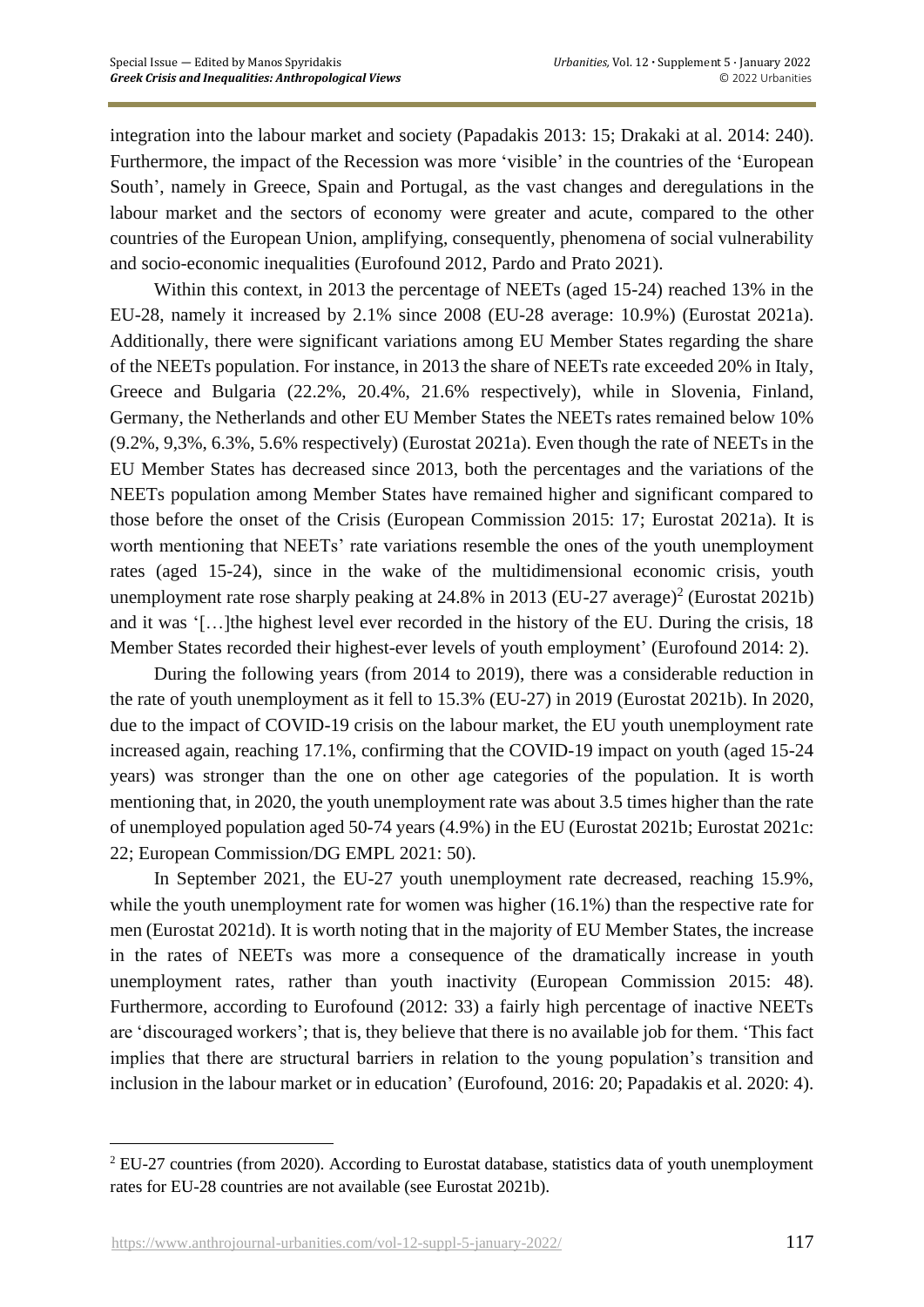It is noteworthy that countries, such as Bulgaria, Greece, Cyprus, Spain, Italy, Croatia and Romania, where NEETs rates have risen sharply during the Crisis, culminating in 2013 (21.6%, 20.4%, 18.7%, 18.6%, 22.2%, 19.6%, 17% respectively). Although these percentages are declining, these countries still have the highest NEETs rates across the EU Member States in 2020 — 14.4%, 13,2%, 14.4%, 13.9%, 19%, 12.2%, 14.8% respectively (Eurostat 2021a). Also, in 2020, the NEET rate in EU-27 reached 11.1%, increased by 1% from 2019 and decreased by 1.9% from 2013 (Eurostat 2021a; Eurostat 2021c: 19), while it should be highlighted that the NEET rate in Italy (19%) was more than four times higher as in the Netherlands (4.5%) (Eurostat 2021c: 19).

Regarding the relation of the degree of urbanization with the extent of NEETs phenomenon in the EU, according to Eurostat (2021e: 80), in 2020 some of the highest NEET rates in the EU were recorded in southern regions of Italy, in outermost regions of France, as well as in specific regions of Greece, Romania and Bulgaria. Specifically in 2020, there were seven regions in Italy, Bulgaria, Greece and France where more than 1 in 4 young people aged 15-24 years were included in the socially vulnerable group of NEETs (Eurostat 2021e: 80). 'Four of these were located in Italy — Molise (25.5%), Calabria (26.5%), Campania (28.0%) and Sicilia (29.3%); they were joined by Severozapaden in Bulgaria (27.0%), Voreio Aigaio in Greece (27.1%) and Guyane in France (33.6%), which had the highest rate' (Eurostat 2021e: 80). On the other hand, the lowest NEETs rates were recorded in the Nordic Member States, Austria and the Netherlands, such as in Noord-Brabant (3.9%) and Utrecht (3.7%) in the Netherlands and Praha — the capital region of Czech Republic — (3.4%) (Eurostat 2021e: 80). It seems that the degree of urbanization may be related to the intensity and extent of the phenomenon of NEETs in some European countries.

The above mentioned should be taken into account in the public debate and the public policy agenda in the EU, even after the end of the prolonged multi-parameter economic Recession and the formal completion of the 'Europe 2020' Strategy, aiming at initiatives and targeted actions to tackle the NEETs phenomenon across EU Member States.

## **NEETs, Vulnerability and Precarity in Greece: The Current State of Play**

With regard to the case of NEETs in Greece, one of the countries in Southern Europe, heavily affected by the Economic Crisis and the subsequent Recession, the NEETs rate increased sharply from 11.4% in 2008 to 20.4% in 2013 (Eurostat 2021a). In addition, the impact of the Crisis and the Recession in employment and labour market was unbelievably huge and persistent and has resulted in weakening Greek society and greatly degrading the living standards of citizens, especially the youth ones, by intensifying their vulnerability and precarity (Papadakis et al. 2017b).

Concerning unemployment rates in Greece, during the first years from the onset of the Crisis, the total unemployment (aged 15-74) rose sharply from 7.8% in 2008 to 27.5% in 2013. Although the total unemployment rate decreased gradually during the next years, it still remained high compared to the EU total unemployment rate (Eurostat 2021f), while it was affected by the impact of the pandemic to the economy and the labour market. Specifically, in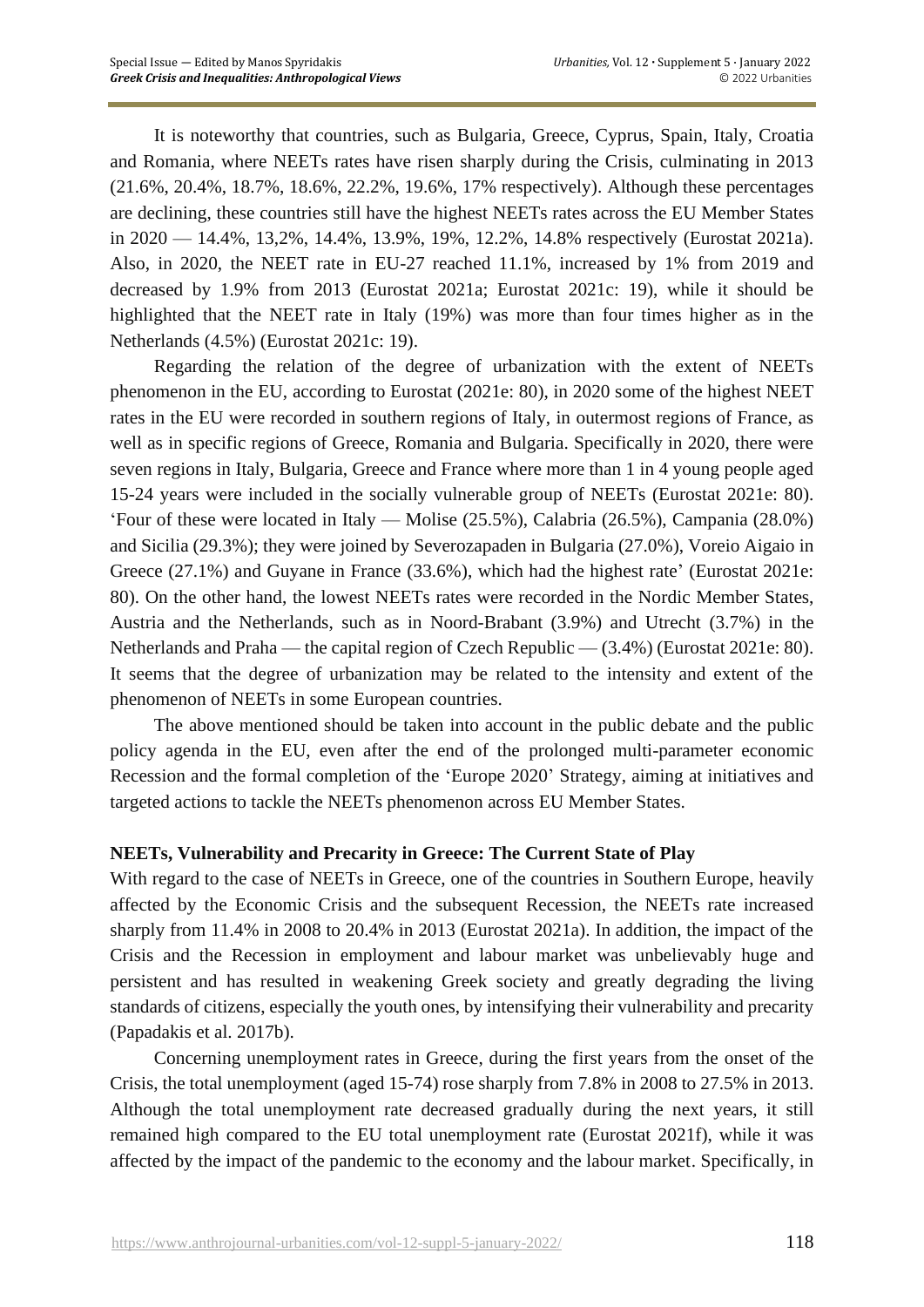2020 the total unemployment rate reached 16.3% — the highest unemployment rate among the EU Member States, and more than twice as high as the corresponding EU unemployment rate (7.1%) (Eurostat 2021g). In September 2021, the total unemployment rate in Greece was decreased by 3% (13.3%); however, it remained the second highest after Spain (14.6%) in the EU-27 (Eurostat 2021h). The total unemployment rate for men stood at 10.2% and 17.3% for women respectively. While for the same period (September 2021), the EU total unemployment rates reached 6.5% for men and 7% for women (Eurostat 2021h).

It is worth mentioning that in 2011, in the first years of the Crisis, Matsaganis had pointed out that 'the rise in unemployment is likely to be transformed into higher poverty, while in the past the correlation between the two has been rather weak' (2011: 510). Indeed, during the following years a remarkable share of population, especially the rural one, in Greece was living under the poverty limit, as well as a 35.7% of the total population was at risk of poverty or social exclusion (HSA 2016: 1-2; Eurostat 2017: 255). Especially, young people are the social group that were affected more than other age groups, as the impact of the multi-parametric Recession was particularly strong in this age group, as shown by the huge increase in youth unemployment rate in Greece, which is directly related to poverty-risk or social exclusion (Papadakis et al. 2017b: 11). Specifically, the youth unemployment rate in Greece rose sharply peaking at 58.3% in 2013 (respective EU-27 rate in 2013: 24.8%) from 25.7% in 2009 (corresponding EU-27 rate in 2009: 20.9%) (Eurostat 2021b). In 2013 the youth unemployment rate for men reached 53.8% and 63.8% for women respectively in Greece. Even though, during the following years, the youth unemployment rate gradually decreased in Greece, still remained high and ranked second below Spain in 2020 — youth unemployment in Greece is 35%. in Spain is 38.3% (Eurostat 2021b).

However, the COVID-19 pandemic and its associated measures disproportionately impacted on young people in Greece, inevitably increasing the unemployment rates and their vulnerability. In April 2021, the youth unemployment rate reached 48.2%. Then there was a gradual decrease, resulting in 24.5%, in September 2021 (Eurostat 2021d). At regional level, from 2019 to 2020, in eight Greek regions more than 40 % of young people (aged 15-24) were unemployed in 2020, while Sterea Ellada was affected more as the youth unemployment rate reached more than 50% (increase by at least 10 percentage points in one year) (Eurostat 2021e: 78).

The impact of the ten-year economic crisis and the current impact of the COVID-19 pandemic on Greek youth remain alarming and create precarious and vulnerable conditions in young people's life course, increasing their risk of poverty and/or social exclusion.

The case of NEETs, especially the case of Greek NEETs, confirms the abovementioned argument. To be more specific, Greece, before the onset of the Crisis, had almost a similar NEETs rate as the rest of the EU. However, the rate of Greek NEETs recorded a peak of 20.4% in 2013, from 8,8% in 2008, and was almost double compared to the EU average (13%) (Eurostat 2021a). In 2013, the NEETs rate for Greek young men (aged 15-24 years) stood at 20.9% (increased by 12.1% in 5 years). While the corresponding NEETs rate for women in Greece was 20% in 2013 from 14.1% in 2008 (Eurostat 2021a). During the period from 2014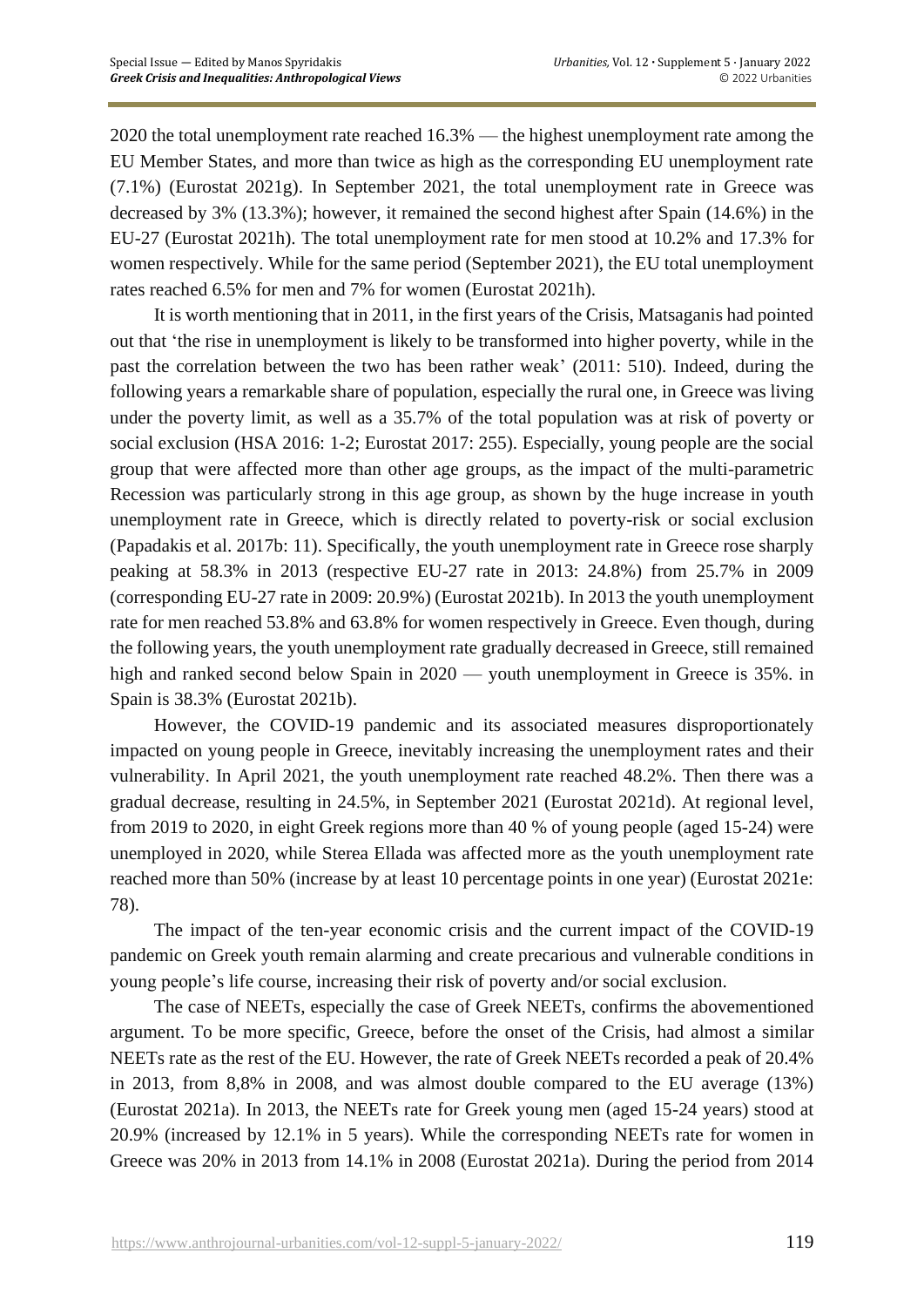to 2019, the NEETs rate in Greece fell slowly, however, it increased again due to the impact of COVID-19 pandemic, rising at 13.2% in 2020, while the NEETs rates for men and women stood at 13.1% and 13.3% respectively in 2020, in contrast to the gender gap evident in the early years of the Crisis (Eurostat 2021a).

Regarding the regional dimension of NEETs, in 2013, when both youth unemployment and NEETs rate in Greece reached their highest peak, according to Eurostat (2021i) three Greek regions, namely Sterea Ellada, Peloponnese and Eastern Macedonia and Thrace had the highest NEETs rates among the Greek regions: 30.9%, 28.5% and 28.3% respectively (Eurostat, 2021i). Furthermore, from 2008 to 2013, the highest increase in NEETs rates took place in the following regions: Peloponnese (13.2%), Eastern Macedonia and Thrace (13%), North Aegean (12.5%), and Sterea Ellada (11.6%) (Eurostat 2021i). In the following years, from 2014 to 2019, there was a gradually decrease in NEETs rates across Greece, mainly in the regions of Peloponnese (decrease by 15.6%), Epirus (decrease by 9.2%) and Central Macedonia (decrease by 7.7%). In the North Aegean region there was an increase of 6%, from 19.7% in 2014 to 25.7% in 2019. In 2020, due to COVID-19 pandemic, the NEETs rates increased again in almost all the Greek regions. The regions of North Aegean, South Aegean and Sterea Ellada recorded the highest NEETs rates, 27.1%, 22% and 24.5% respectively (Eurostat 2021i), while the regions of South Aegean, Eastern Macedonia and Thrace as well as Sterea Ellada had the highest change regarding the increase in NEETs rates among the Greek Regions during 2019- 2010, namely an increase by 5.9%, 3.2% and 2.4% respectively (Eurostat 2021i).

Based on the above mentioned, it seems that there is a slight relation between the degree of urbanization and NEETs rates among the regions in Greece. In addition, it is obvious that there is a direct correlation between both the impact of the crisis and the current COVID-19 pandemic crisis and NEETs rate in Greece, which was one of the main consequences of the huge increase in Greek youth unemployment.

The above mentioned in conjunction with the inadequacy of the welfare state in Greece, which has failed to protect as well as to re-integrate NEETs and, in general, young people in the labour market (Papadakis et al. 2021), constitute a key parameter for young people's gradual disengagement from labour market and the key social institutions (see in detail Papadakis et al. 2015; Drakaki et al. 2014; Kotroyannos et al. 2015: 275-276).

## **Research Findings of the Project 'NEETs2' (EEA Grants/GR07-3757)**

The research project 'NEETs2' (EEA Grants/GR07-3757) included the conduction of a large scale nationwide primary qualitative and quantitative research (in 2016), aiming at the identification of the key characteristics of both Youth and NEETs in Greece. Among the objectives of the project was the deployment of the psychological profile of this category of young people along with the identification of any impact of the financial crisis on the latter as well as on their life course. Another crucial objective of the research was the mapping of NEET's skills profile along with their needs-in-skills.

The outcomes of the qualitative and quantitative research led to an evidence-based targeted and competency-oriented training-reskilling program, which included two counselling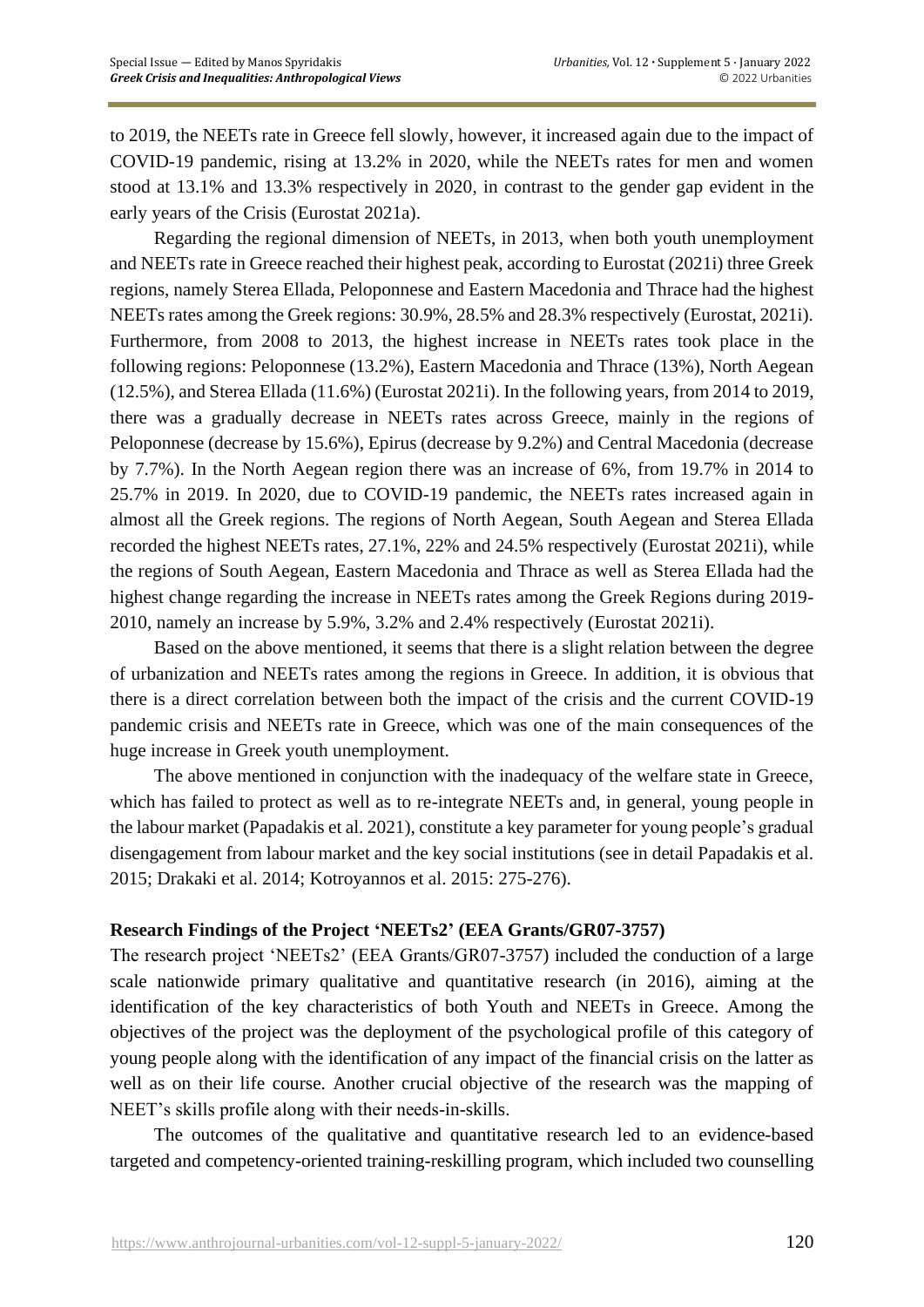and vocational handbooks as well as a proposal of set of psychological supportive activities aiming at fostering NEETs' social inclusion prospects. The emphasis of the project was mainly given on key determinants of NEETs' life course and values (as well as of young people generally in Greece) such as civic values, political behaviour, public trust and survival strategies. Stratification and quota-based sampling was conducted (with 2769 respondents in the total of the 13 Administrative Regions), which led to the following main outcomes: a) in May 2016 the NEET rate in Greece was 16.4% among the Greek young population aged 15-24 (KEPET and KEADIK 2016a: 7), b) NEETs, compared to the control group of young people aged 15-24, are older, have less age-adjusted years of education, are more likely to live with their parents, have more work experience and lower family income (see in detail Papadakis et al. 2017a: 18-19), c) age is a determining factor, affecting a young person's chances to become a NEET.

#### **Quantitative Research Findings**

The descriptive analysis indicates that after the age of 22 the percentage of NEETs grows dramatically until the age of 24, in which the NEETs' percentage reaches 34.9% of the young people of this age (KEPET and KEADIK 2016a: 7). These outcomes confirm the literature which points out the crucial role of family in the Southern European welfare states (Ferrera 2010, Rhodes 1996,) as long as it seems that the Greek family operates as a non-formal policy substitute which prevents the marginalization of younger people (and younger NEETs) and prevents the total disruption of NEETs' life course.

At the same time, recent surveys indicate that negative NEETs effects vary according to the educational attainment as well as gender (Ralston et al. 2016). In the Greek case and according to the findings of our research project, 1 out of 4 young people in Greece is highly skilled and 24.4% of the Greek NEETs have graduated from higher institutions. This is a finding which differentiates the Greek NEETs from the majority of NEETs in other EU countries, as long as they are usually low or medium skilled, while (on the contrary) in the Greek case 1 out of 4 is highly skilled.

The majority of NEETs, indicate that their family income is low or very low, namely NEETs come from lower income families, than their peers. Given the family importance in offering non-formal protection, it turns out that family income is a significant factor which determines a young person's chances to fall into NEET category, since the lower family income seem to lead in increased risk of social exclusion (Papadakis et al. 2016: 36-37). While previous research findings indicate the strong relation between NEET status and income as well as longterm unemployment with lower income (Gregg and Tominey 2005), the Greek case of NEETs indicate the frequent occurrence of this situation among lower socio-economic groups and alarmingly underlines the limited social mobility capacity even for university graduates (Ioakimidis and Papakonstantinou 2017, Maloutas and Malouta 2021) as well as the intergenerational transmission of poverty (Papatheodorou and Papanastasiou 2010; Papadakis et al. 2015: 56). This trend has been confirmed by the outcomes of the research which indicate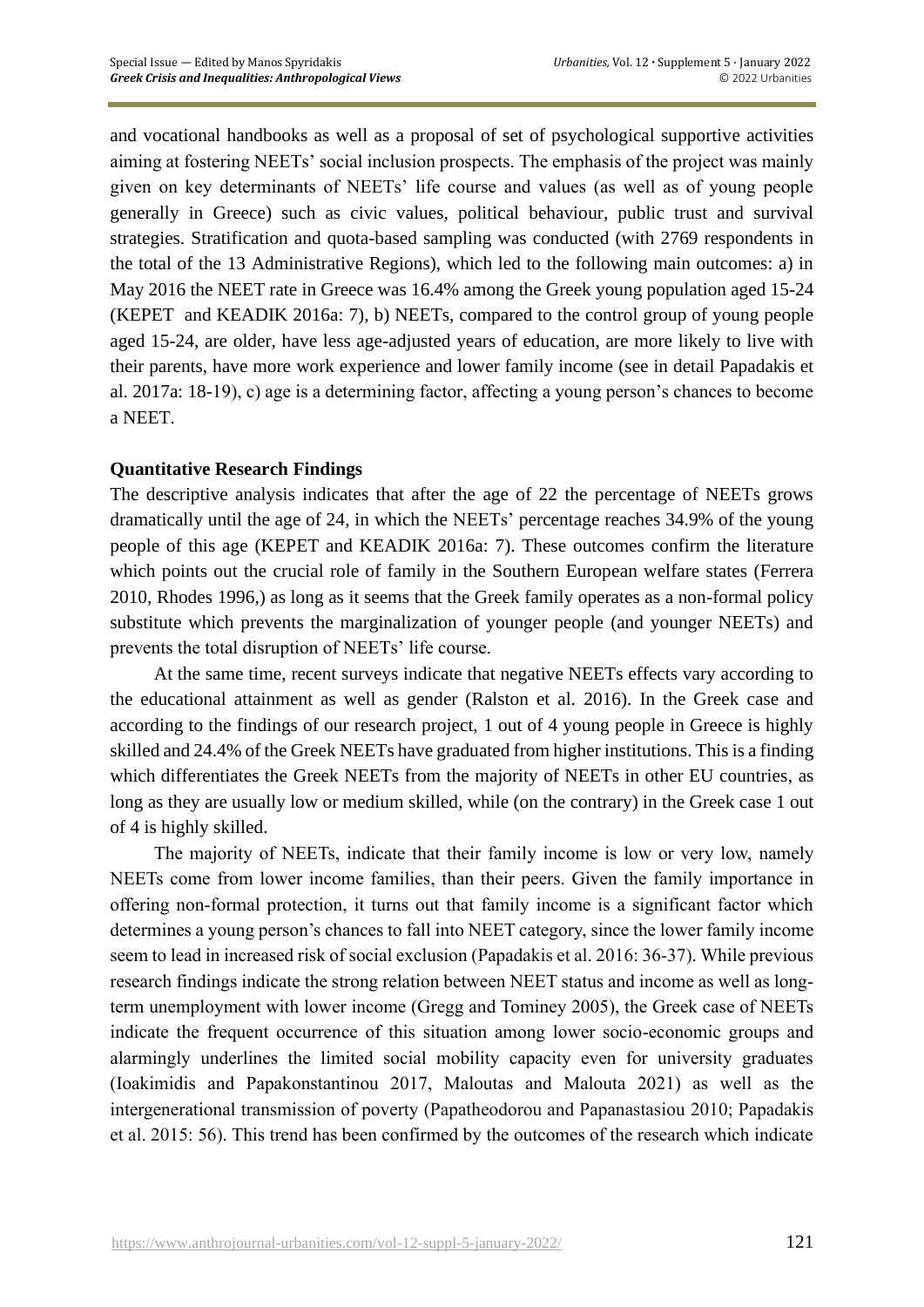that approximately 40% of Greek young people live in households with total income less than 1000 €.

One of the most important indicators is the self-definition of young people about their individual condition. It is not surprising that 30.8% of young people and 45.8% of NEETs in Greece define their situation as hard and unbearable (KEPET and KEADIK 2016a: 26). Unquestionably, a large number of young people and half of the NEET population face difficulties in their daily life, indicating that NEETs psychology is negatively affected by social marginalization and exclusion from employment, education or training.

Employability is a crucial factor which could increase the prospects of integration into the labour market and broadly in society. Both NEETs and young people in general seem to have prior working experience (KEPET and KEADIK 2016a: 13), with those coming from lower socio-economic groups being forced to work earlier than the rest. Although 73.6% has working experience, the economic crisis has been determining in forcing them to unemployment. This is clear, as 84.3% of NEETs and 79% of young people in general became unemployed during the last 2 years. While young people and NEETs have working experience in services, the latter were previously employed in seasonal vacancies (catering, leisure and tourism). Even though we may presume that those NEETs, who have become recently unemployed, may be due to seasonal employment, a significant percentage both of young people in general (32.7%) and of NEETs (39.7%) are unemployed more than 6 months, so they are not connected with temporality of employment. Among young people aged 15-24, men aged 20-24 are the majority with work experience. Additionally, 44% of young people (26.4% of NEETs and 47.8% of young people in general) indicate that they have not working experience and from those who have, 26.3% of NEETs and 26.1% of young people in general, are currently long-term unemployed (KEPET and KEADIK 2016a).

Low employability levels seem to lead to increased unemployment levels, while on the contrary, its increase implies more opportunities for career development (Panagiotakopoulos 2012, Yorke 2006), psychological uplift and prosperity (Gowan 2012), as well as long-term stability prospects (Brockman et al. 2008). It should be noted, however, that the negative effects of the delayed entry or early exclusion from the labour market are not limited to the early stages of working life but are extended to the future, as they shape reduced prospects for integration, career development, a satisfactory salary (Gartell 2009, Mroz and Savage 2006, Oreopoulos et al. 2008, Schmelzer 2011) and ultimately undermine life-chances, thus continuing the vicious circle of youth – and general – unemployment and vulnerability. The research findings confirm that the economic crisis has reduced the chances for young people and NEETs integration into the labour market, formulating two categories; those who have not working experience and those who have limited working experience due to personnel cutbacks, enterprise closure, seasonal employment or even voluntary leave.

The implementation of actual active employment policies could be a solution, in order to increase the prospects for re-integration, of the excluded, into the labour market. Training is categorized as one of the basic active employment policies (Papadakis 2005) but the findings show that it has limited impact, since only 15.9% of young people (17.7% of NEETs and 15.6%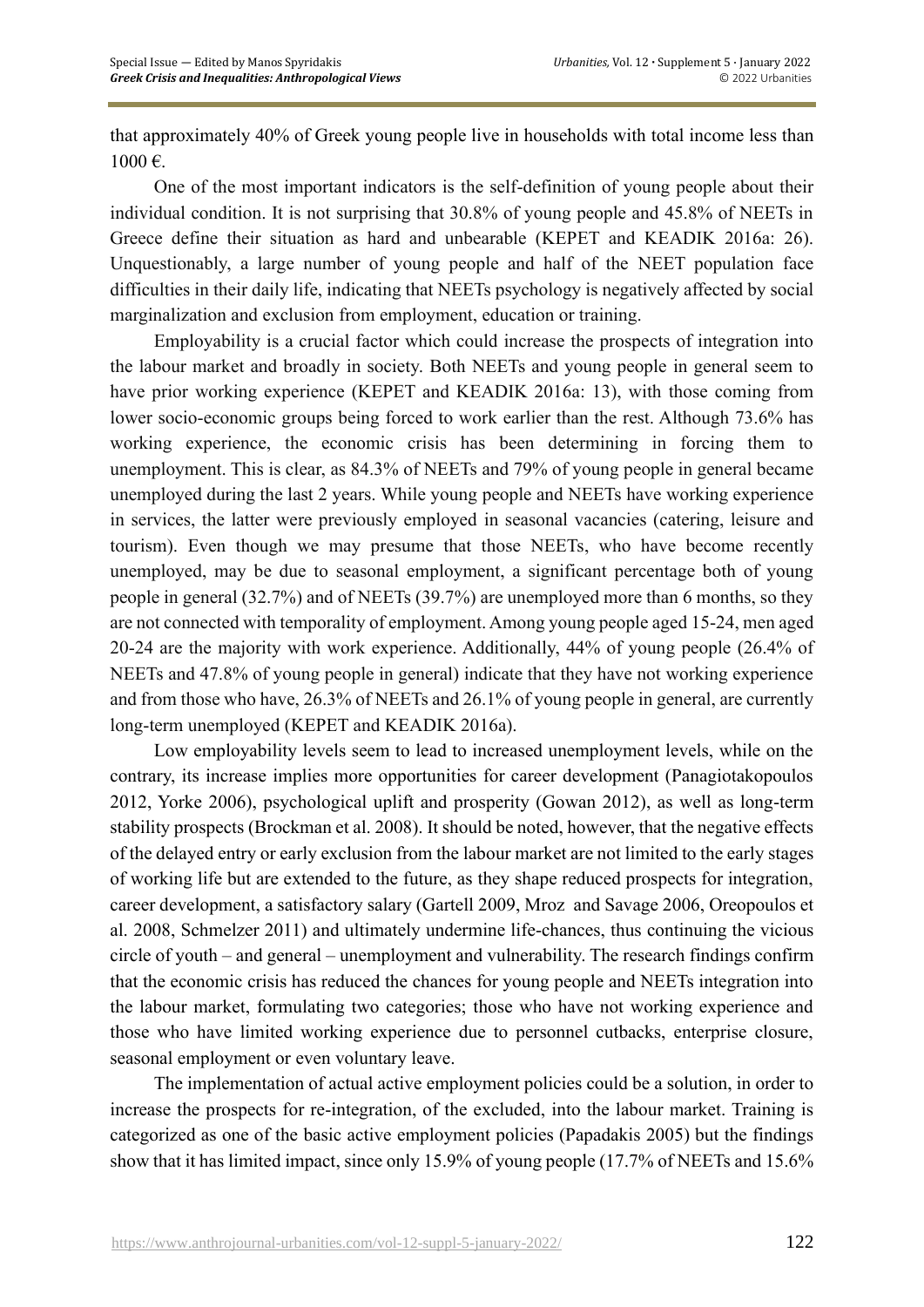of young people) have ever participated in a training program. Even more discouraging is the fact that those who have participated in such a training program consider it ineffective, unattractive and untrustworthy.

The abovementioned data confirm that the economic crisis has created emotions of insecurity (48%), anger (27%) and anxiety (17.1%) among youth. Only 3.6% of the respondents is optimistic, with no statistically significant differences between NEETs and the rest young people (KEPET and KEADIK 2016a: 35).

However, regarding the personal perception of social exclusion, a paradox occurs as long as only 9.8% of NEETs and 6.4% of the rest young people feel socially excluded (KEPET and KEADIK 2016a: 26). While in the literature, NEETs is a social group which is categorized as socially vulnerable (even excluded), they do not admit that they are actually in such a condition. This finding also confirms the first primary nationwide research on NEETs in Greece ('Absents Barometer'/2011-2013), which revealed that the family was a crucial parameter in what NEETs feel about their social exclusion condition, since it is a vital supportive mechanism, an actual safety net (Kotroyannos et al. 2015, Papadakis, et al. 2015). At the same time, due to the fact that the phenomenon of NEETs is extended, several of their friends and peers are in a similar condition, thus diminishing their feeling of exclusion. On the other hand, this does not diminish the fact that their social vulnerability has been increased in alarming levels. Unquestionably, this situation affects NEETs life-course design and differentiates the priorities among them and the rest of the young people of their age. In fact, NEETs seem mainly to prioritize the choice of finding a job (60.6%) while the majority of the rest of young people primarily choose the learning process (51.6%) (KEPET and KEADIK 2016a: 30).

It should be pointed out that the top-5 responses are identical for both NEETs and the rest young people (KEPET and KEADIK 2016a: 28), uncovering the multi-dimensional impact of the crisis which has substantially affected the life and the future chances of young people, in total.

## **Qualitative Research Findings**

The qualitative research included 71 semi-structured interviews, 96 (51% women) check lists and 2 focus groups of 5 people each (6 men and 4 women). The analysis of the qualitative research findings of the project 'Neets2'reveal that young people in Greece consider that social skills and competencies related to citizenship, skills related to learning methodology and metacognitive skills, entrepreneurial and initiative development skills, cultural expression and recognition skills, are of top priority (KEPET and KEADIK 2016b: 15; KANEP/GSEE 2016a, 2016b, 2016c). Certainly, the development of these skills requires the possibility of gaining work experience, participation in internships and in training programs that can contribute decisively to the use of learning opportunities and the development of professional-business initiative, as well as team-work skills (KEPET and KEADIK 2016b: 15).

The lack of work experience and the related skills acquired, is a matter largely emphasized by young people, as they realize that they are lagging behind in this area, given the situation of the labour market. Respondents seem to demand a change of the knowledge-based nature of the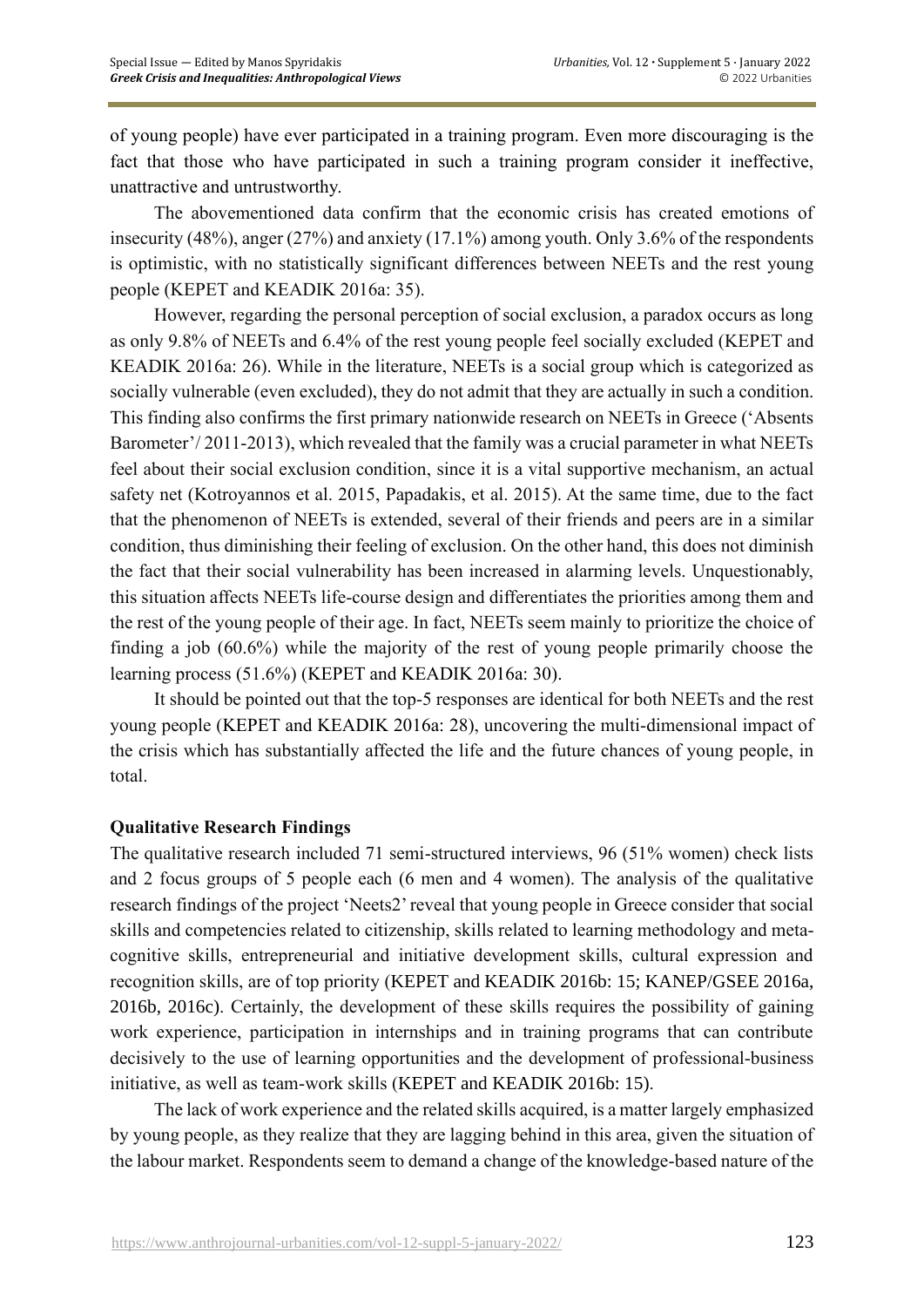education system, while in terms of skills related to science and math, they seem to be relatively adequate. They consider it crucial to focus on those skills that can follow the developments and demands of the labour market, such as skills obtained from internships and apprenticeships (KEPET and KEADIK 2016b: 15; KEPET and KEADIK 2016c).

Regarding the socially vulnerable group of NEETs (16.4% of the youth population in 2016) KEPET and KEADIK 2016a: 7), the classification of the necessary skills and abilities is shown in Table 1.

|                                        |       |                                                 | Stress management and work stress                            |  |
|----------------------------------------|-------|-------------------------------------------------|--------------------------------------------------------------|--|
| Primary                                | level | of                                              | Time management-meeting deadlines                            |  |
| necessity                              |       |                                                 | Organizational competences                                   |  |
|                                        |       |                                                 | Good communication with third parties                        |  |
| <b>Secondary</b><br>level<br>necessity |       | Initiative                                      |                                                              |  |
|                                        |       | Crisis and conflict management in the workplace |                                                              |  |
|                                        |       | Ability to work in a team                       |                                                              |  |
|                                        | of    | Methodology                                     |                                                              |  |
|                                        |       |                                                 | Synthetic thinking                                           |  |
|                                        |       |                                                 | Problem solving                                              |  |
|                                        |       | Ability to trade                                |                                                              |  |
|                                        |       | <b>Administrative Capacity</b>                  |                                                              |  |
|                                        |       |                                                 | Ability to adapt to new fields and working conditions and to |  |
| <b>Tertiary</b>                        | level | of                                              | changing work context                                        |  |
| necessity                              |       |                                                 | Analytical thinking                                          |  |
|                                        |       |                                                 | Writing texts with grammatical and syntactic clarity<br>and  |  |
|                                        |       |                                                 | completeness                                                 |  |

Table 1. NEETs' skills prioritizations for further development Source: KEPET and KEADIK, 2016b: 18.

According to NEETs, the main reason for not acquiring the required knowledge, skills and abilities seems to be the content of the courses (knowledge-based) and consequently the way of learning, the general structure of the Greek educational system and the 'traditional' teacher-centred teaching model. Simply, all these three factors refer to the structure of teachinglearning process, attributing to it the incomplete or even distorted form of the knowledge and skills they receive, which ultimately does not allow them to integrate smoothly into the labour market (KEPET and KEADIK 2016b: 16; KEPET and KEADIK 2016c). At the second level, NEETs stressed that the leadership of education, the country's political leadership and textbooks are responsible for the lack of the required competences and of the limited development of critical skills. Therefore, they consider that all relevant institutional actors related to education are responsible for the lack of the proper learning outcomes (knowledge, skills and abilities). On the contrary, NEETs believe that parents, students themselves and (surprisingly) the economic recession that has reduced the required resources, are less responsible factors for their lack of skills, knowledge and competences (KEPET and KEADIK 2016b: 16; KANEP/GSEE 2016a). All the above-mentioned document the dysfunction of the educational system, which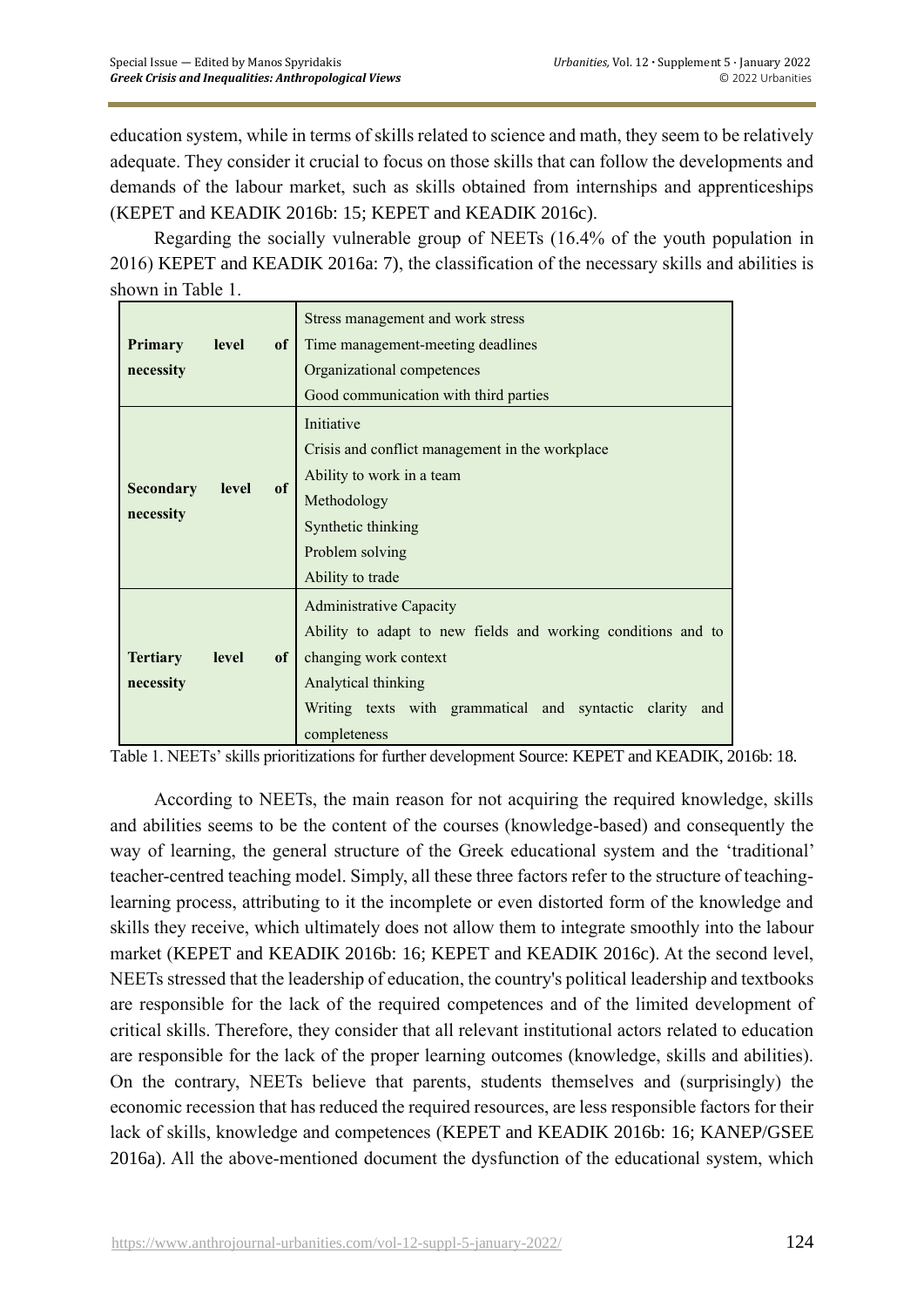seems to be perceived as a persistent pathogen, undermining the harmonization to the labour market and resulting in reproducing inequalities.

#### **Conclusions and Policy Recommendations**

A main conclusion drawn from the findings of the research project 'NEETs2' is that young people show very low levels of trust in public institutions, as they consider the administration of educational institutions, the staff of the education sector as well as the political system, as key factors for their lack of qualifications and skills and consequently for the problems and difficulties they face in their daily lives (see in detail Papadakis et al. 2017a: 29-33). The situation they are experiencing may not be accepted by them as a situation of social exclusion, but the available data confirm the extensive difficulties of integration in the labour market, as well as in their daily life, while 39.4% of all young people (42.9% of NEETs and 38 % of their peers) feel isolated and are not close to any political ideology (see Papadakis et al. 2017a: 31- 33; KEPET and KEADIK 2016a: 43), a clear indication of the gradual and alarming collapse of public trust among Youth.

A key actor that aims to reduce social vulnerability and enhance the inclusion of those at risk of social exclusion, is the welfare state. However, both NEETs and the rest of the young people in this age group do not trust the welfare state (91.4% of young people). This is particularly worrying and highlights the inefficiency of welfare state services, as well as the negative impact of austerity policies, which have further reduced the ability of the welfare state to tackle social problems effectively. As Chiang points out, 'Social welfare is now redefined as a privilege rather than a basic right for citizens' (2018: 119).

One of the solutions to this problem is the establishment of a new active welfare state. The active welfare state should implement a fiscally prudent social policy, which includes both precautionary functions and a degree of selective solidarity in correcting imbalances, targeted in specific social groups which data show that need assistance. Such a case is the group of NEETs. The preventive function of the state must focus on the objective of employment integration. This can be achieved by focusing on the knowledge-based society and investing in (competence-based) education, training, innovation and new technologies. The aim of the labour market integration, as well as innovation should be taken into account in the educational process from infancy to the phases of vocational training and university education in order to provide necessary skills based on needs assessment, such as those that our qualitative research has revealed. In this context, cooperation between employment services and employers, as well as social economy actors, is also necessary to promote opportunities and incentives, initially for the inclusion of the most vulnerable and for those categorized as long-term unemployed and the youth (Duell et al. 2016). It is worth-mentioning at this point, that recent surveys in Mainland China document that another key factor related to the tackling of the phenomenon of NEET and broadly the social exclusion of young people could potentially be the development of advanced technologies that, when combined to the reduction of digital inequalities, contribute on the expansion of the labour market, in the digital era, i.e. in the Chinese model, the central government has played a proactive role in developing advanced technologies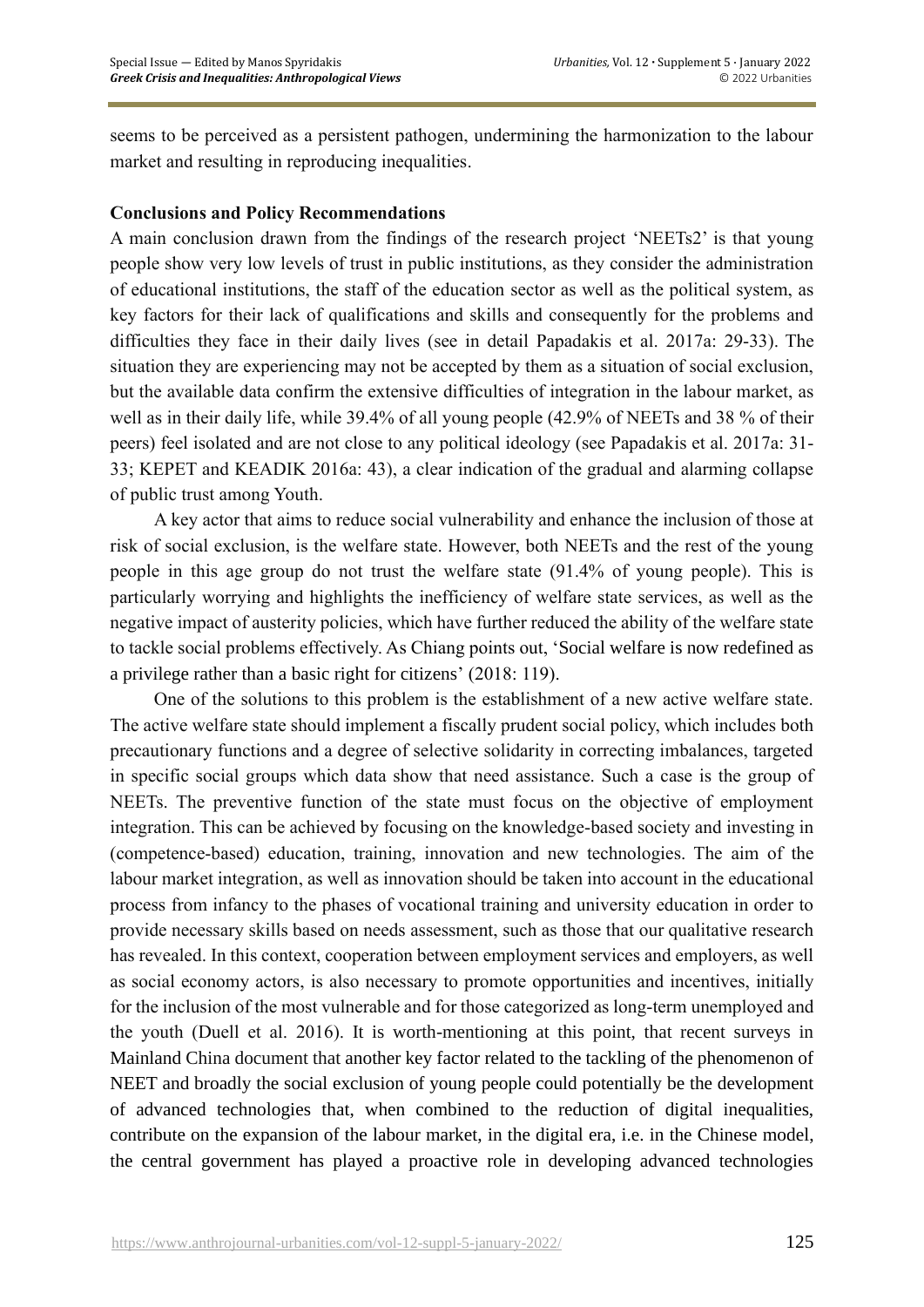through the establishment of multiple forms of institutes (see Chiang 2014 and 2020: 41-57; Chiang and Papadakis 2022).

At the same time, a holistic inclusion strategy must include measures for maintaining an adequate level of funding, with a focus on investing in human capital of young people, by providing incentives but also by enhancing the knowledge and skills, linked to the labour market and the new technological requirements. Thus, no young person in this case should be allowed to 'cross the desert' alone and no one should be left behind. Such a welfare state will be able to deal more effectively with the problems of the economic crisis that are particularly visible even today for young people (Green 2017), as austerity policies still define their lives, making social vulnerability and poverty, transferable conditions from one generation to another. Tackling this problem should be one of the priorities of a comprehensive welfare state strategy and subsequently of an actually re-distributive social policy, which aims at addressing effectively the social integration problems of the youth as well as at strengthening social cohesion, in the light of the new digitalization era, of the  $4<sup>th</sup>$  Industrial Revolution.

#### **References**

- Brockmann, M., Clarke, L. and Winch, C. 2008. Knowledge, skills, competence: European divergences in vocational education and training (VET) – the English, German and Dutch cases. *Oxford Review of Education*, 34(5): 547-567.
- Chiang, T.H. 2014. Globalization, market logic, the state and the resettlement of higher education. *Issues of History of Education,* 12: 3-24.
- Chiang, T.-H. 2018. Pursuing Ideology or Conforming Reality: Why does Education Shift its Function from Equity to Competitiveness in the Era of Globalization? In P. Calogiannakis, N. Papadakis, A. Ifanti (eds), *Crisis in Education.* S*ocio Economic, Political & Cultural Challenges*. Cyprus/Nicosia: HM Studies & Publishing.
- Chiang, T.H. 2020. Steering at a distance: The issue of lifelong learning at the age of neoliberal governance. *Academia,* 18: 41-57.
- Chiang, T-H. and Papadakis, N. 2022. The Changes in Human Capital Discourse from Expansion to Employability in the Case of Higher Education Institutes in China, within the international context. In On Lee W., Brown P., Lin Goodwin, A., Green A. (eds), *Springer International Handbook of Education Development in Asia Pacific (IHEDAP).*  Springer Press, March 2022. Forthcoming.
- Commission of the European Communities. 2005. *Commission Staff Working Paper: Progress Towards the Lisbon Objectives in Education and Training. 2005 Report*. 22.3.2005, SEC(2005) 419. Brussels.
- Drakaki, M., Papadakis, N., Kyridis, A. and Papargyris, A. 2014. Who's The Greek Neet? Neets' Profile in Greece: Parameters, Trends and Common Characteristics of a Heterogeneous Group. *International Journal of Humanities and Social Science,* 4 (6): 240-254.
- Duell, N., Thurau, L. and Vetter, T. 2016. *Long-term unemployment in the EU: Trends and policies*. Gütersloh: Bertelsmann Stiftung.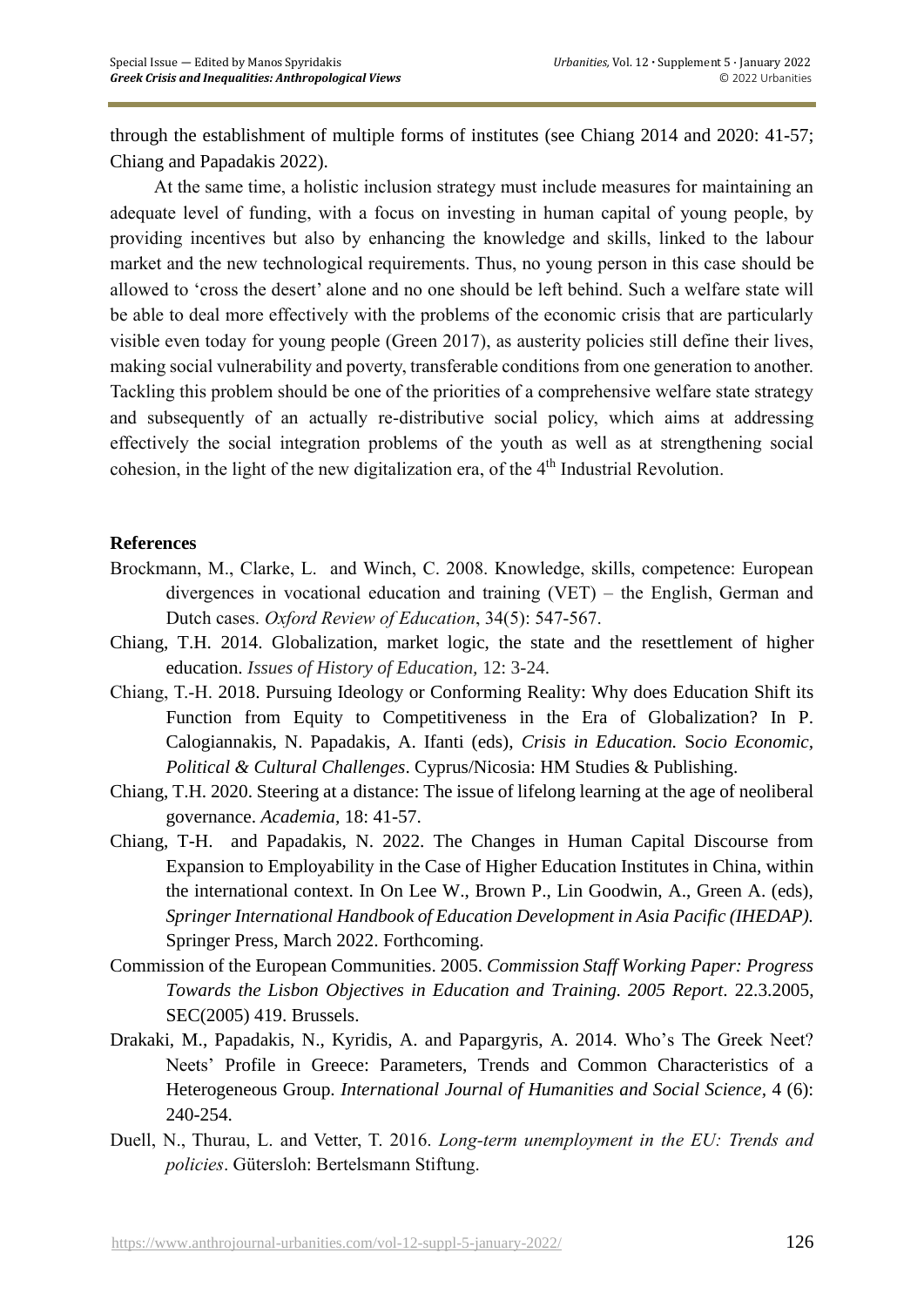- ETF. 2015. *Young people not in employment, education or training (NEET). An overview in ETF Partner Countries*. Turin: European Training Foundation.
- Eurofound. 2012. *NEETs–Young people not in employment, education or training: Characteristics, costs and policy responses in Europe*. Luxembourg: Publications Office of the European Union.
- Eurofound. 2014. *Mapping youth transitions in Europe*. Luxembourg: Publications Office of the European Union.
- Eurofound. 2016. *Exploring the diversity of NEETs.* Luxembourg: Publications Office of the European Union.
- European Commission. 2008. *Commission Staff Working Document. Progress Towards the Common European Objectives in Education and Training. Indicators and Benchmarks– 2008.* Luxembourg: Publication Office of the European Union.
- European Commission. 2015. *Employment and Social Developments in Europe 2014*. Luxembourg: Publications Office of the European Union. [http://ec.europa.eu/social/keyDocuments.jsp?advSearchKey=Employment+and+Socia](http://ec.europa.eu/social/keyDocuments.jsp?advSearchKey=Employment+and+Social+Developments+in+Europea+2014&mode=advancedSubmit&langId=en&policyArea=&type=0&country=0&year=0) [l+Developments+in+Europea+2014&mode=advancedSubmit&langId=en&policyArea](http://ec.europa.eu/social/keyDocuments.jsp?advSearchKey=Employment+and+Social+Developments+in+Europea+2014&mode=advancedSubmit&langId=en&policyArea=&type=0&country=0&year=0)  $\frac{\pm \& \text{type}=0 \& \text{country}=0 \& \text{year}=0;$  accessed 22 March 2017.
- European Commission/DG EMPL. 2021. *Employment and Social Developments in Europe 2021. Towards a strong social Europe in the aftermath of the COVID-19 crisis: Reducing disparities and addressing distributional impacts*. Luxembourg: Publications Office of the European Union.

[https://ec.europa.eu/social/main.jsp?catId=88&furtherEvents=yes&eventsId=1910&la](https://ec.europa.eu/social/main.jsp?catId=88&furtherEvents=yes&eventsId=1910&langId=en) [ngId=en;](https://ec.europa.eu/social/main.jsp?catId=88&furtherEvents=yes&eventsId=1910&langId=en) accessed 12 November 2021.

- Eurostat. 2017. *Eurostat Regional Yearbook. 2017 edition*. Luxembourg: Publications Office of the European Union. [https://ec.europa.eu/eurostat/web/products-statistical-books/-](https://ec.europa.eu/eurostat/web/products-statistical-books/-/ks-ha-17-001) [/ks-ha-17-001;](https://ec.europa.eu/eurostat/web/products-statistical-books/-/ks-ha-17-001) accessed 20 November 2021.
- Eurostat. 2021a. Young people neither in employment nor in education and training by sex (TESEM150)[.https://ec.europa.eu/eurostat/databrowser/view/tesem150/default/table?l](https://ec.europa.eu/eurostat/databrowser/view/tesem150/default/table?lang=en) [ang=en;](https://ec.europa.eu/eurostat/databrowser/view/tesem150/default/table?lang=en) accessed 12 November 2021.
- Eurostat. 2021b. Youth unemployment rate by sex (TESEM140). [https://ec.europa.eu/eurostat/databrowser/view/tesem140/default/table?lang=en;](https://ec.europa.eu/eurostat/databrowser/view/tesem140/default/table?lang=en) accessed 18 November 2021.
- Eurostat. 2021c. *Key figures on Europe, 2021 edition*. Luxembourg: Publications Office of the European Union. [https://ec.europa.eu/eurostat/documents/3217494/13394938/KS-EI-](https://ec.europa.eu/eurostat/documents/3217494/13394938/KS-EI-21-001-EN-N.pdf)[21-001-EN-N.pdf;](https://ec.europa.eu/eurostat/documents/3217494/13394938/KS-EI-21-001-EN-N.pdf) accessed 12 November 2021.
- Eurostat. 2021d. Harmonised unemployment rate by sex age group 15-24 (TEILM021). [https://ec.europa.eu/eurostat/databrowser/view/teilm021/default/table?lang=en;](https://ec.europa.eu/eurostat/databrowser/view/teilm021/default/table?lang=en) accessed 12 November 2021.
- Eurostat. 2021e. *Eurostat Regional Yearbook. 2021 edition*. Luxembourg: Publications Office of the European Union. [https://ec.europa.eu/eurostat/web/products-statistical-books/-](https://ec.europa.eu/eurostat/web/products-statistical-books/-/ks-ha-21-001) [/ks-ha-21-001;](https://ec.europa.eu/eurostat/web/products-statistical-books/-/ks-ha-21-001) accessed 12 November 2021.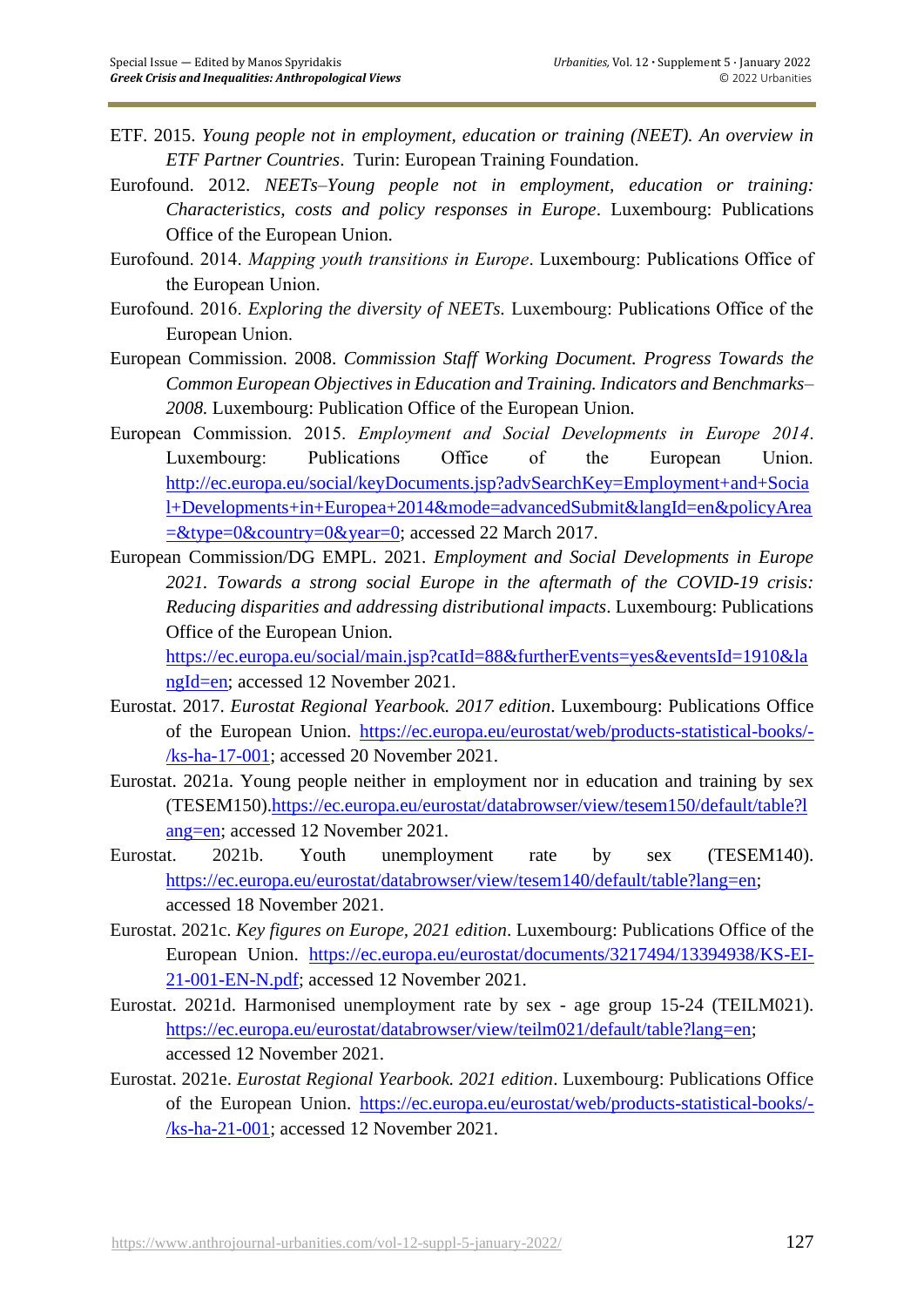- Eurostat. 2021f. Unemployment rate-annual data (TIPSUN20). [https://ec.europa.eu/eurostat/databrowser/view/tipsun20/default/table?lang=en;](https://ec.europa.eu/eurostat/databrowser/view/tipsun20/default/table?lang=en) accessed 14 November 2021.
- Eurostat. 2021g. Unemployment rate by sex (TESEM120). [https://ec.europa.eu/eurostat/databrowser/view/tesem120/default/table?lang=en;](https://ec.europa.eu/eurostat/databrowser/view/tesem120/default/table?lang=en) accessed 14 November 2021.
- Eurostat. 2021h. Harmonised unemployment rate by sex (TEILM020). [https://ec.europa.eu/eurostat/databrowser/view/teilm020/default/table?lang=en;](https://ec.europa.eu/eurostat/databrowser/view/teilm020/default/table?lang=en) accessed 14 November 2021.
- Eurostat. 2021i. Young people neither in employment nor in education and training by sex and NUTS 2 regions (NEET rates) (edat lfse 22), [http://appsso.eurostat.ec.europa.eu/nui/show.do?dataset=edat\\_lfse\\_22&lang=en;](http://appsso.eurostat.ec.europa.eu/nui/show.do?dataset=edat_lfse_22&lang=en) accessed 20 November 2021.
- Ferrera, M. 2010. The South European Countries. In F. G., Castles, S., Leibfried, J., Lewis, H. Obinger and C. Pierson (eds), *The Oxford Handbook of the Welfare State*. Oxford: Oxford University Press.
- Gartell, M. 2009. *Unemployment and Subsequent Earnings for Swedish College Graduates: A Study of Scarring Effects*. Working Paper No. 10. Uppsala: IFAU.
- Gowan, M.A. 2012. Employability, well-being and job satisfaction following a job loss. *Journal of Managerial Psychology*, 27 (8): 780-798.
- Green, A. and Janmaat, J. 2012. *Regimes of Social Cohesion. Societies and the Crisis of Globalization*. London: Palgrave Macmillan.
- Gregg, P. and Tominey, E. 2005. The wage scar from male youth unemployment. *Labour Economics,* 12 (4): 487-509.
- Hellenic Statistical Authority. 2016. Press Release: Risk of Poverty. 2015 Survey on Income and Living Conditions (Income reference period 2014), 23 June. HSA: Piraeus. [https://www.statistics.gr/documents/20181/82c9d4ad-06be-481e-ac08-5671c003d104;](https://www.statistics.gr/documents/20181/82c9d4ad-06be-481e-ac08-5671c003d104) accessed 15 November 2021.
- Inui, A. 2009. NEETs, freeters and flexibility. Reflecting precarious situations in the new labour market. In A. Furlong (ed.), *Handbook of Youth and Young Adulthood. New perspectives and agendas*. Oxon: Routledge.
- Ioakimidis, M. and Papakonstantinou, G. 2017. Socioeconomic Status and Its Effects on Higher Education Opportunity: The Case of Greece. *Theoretical Economics Letters*, 7 (6): 1761-1769.
- KANEP/GSEE. 2016a. *D.4.1. Report on semi-structured interviews' findings*. Athens: Deliverable of the Project 'NEETs2' (EEA-Grants GR07/3757. Unpublished, in Greek.
- KANEP/GSEE. 2016b. *D.4.2. Report on focus groups' findings.* Athens: Deliverable of the Project 'NEETs2' (EEA-Grants GR07/3757. Unpublished, in Greek.
- KANEP/GSEE. 2016c. *D.4.3. Report on check lists' findings.* Athens: Deliverable of the Project 'NEETs2' (EEA-Grants GR07/3757. Unpublished, in Greek.
- KEPET and KEADIK of the Department of Political Science, Uoc/ Papadakis, N., Papargyris, A. and Dafermos, V. 2016a. *D3.2. Report on the impact of the financial crisis to the*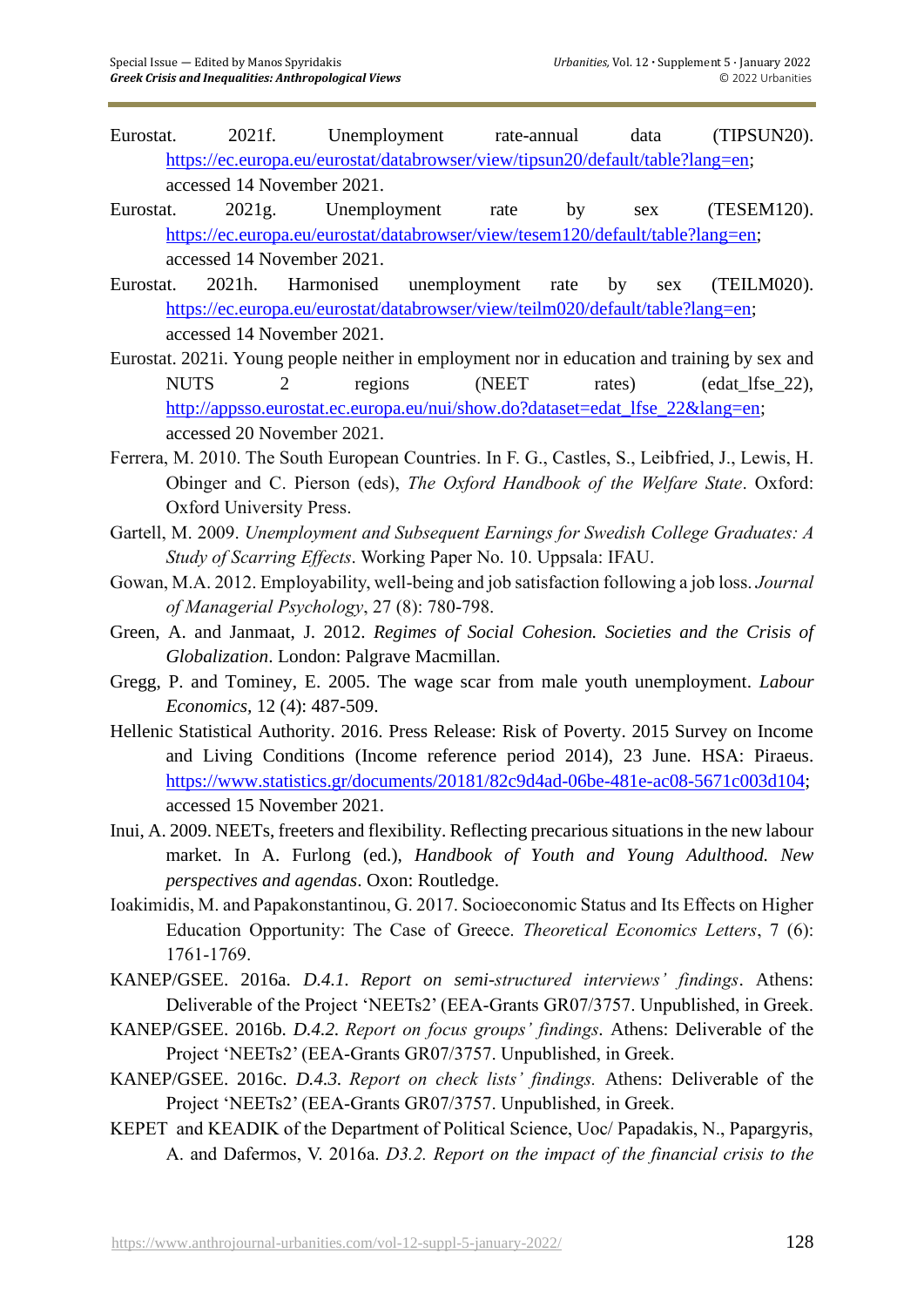*abovementioned (based on the quantitative research at national level)*. Rethymnon: Deliverable of the Project 'NEETs2' (EEA-Grants GR07/3757. Unpublished, in Greek.

- KEPET and KEADIK of the Department of Political Science, Uoc/ Papadakis, N. (ed.) 2016b. *D.6.1. NEETs in Greece today. Pamphlet*. Heraklion: University of Greece and KANEP/GSEE. Deliverable of the Project 'NEETs2' (EEA-Grants GR07/3757. Unpublished, in Greek.
- KEPET and KEADIK of the Department of Political Science, Uoc. 2016c. *D.4.4. Synthesis report of the overall 'needs assessment' process*. Rethymnon: Deliverable of the Project 'NEETs2' (EEA-Grants GR07/3757. Unpublished, in Greek.
- Kotroyannos, D., Lavdas, K. A., Papadakis, N., Kyridis, A., Theodorikakos, P., Tzagkarakis, S. I. and Drakaki, M. 2015. An Individuality in Parenthesis? Social Vulnerability, Youth and the Welfare State in Crisis. On the Case of Neets in Greece within the European Context. *Studies in Social Sciences and Humanities,* 3(5): 268-279.
- Maloutas, T. and Malouta, M. P. 2021. Education Inequalities and Political Behaviour of the Young in Greece in the 2010s. *Lingue Culture Mediazioni-Languages Cultures Mediation (LCM Journal)*, 8 (1): 153-169.
- Matsaganis, M. 2011. The welfare state and the crisis: the case of Greece. *Journal of European Social Policy*, 21 (5): 501-512.
- Mroz, T. A. and Savage, T. H. 2006. The Long-Term Effects of Youth Unemployment. *Journal of Human Resources*, 41 (2): 259-293.
- Nash, R. 1990. Bourdieu on Education and Social and Cultural Reproduction. *British Journal of Sociology of Education*, 11 (4): 431-447.
- OECD. 2013. *Education at a Glance 2013: OECD Indicators*. OECD Publishing.
- Oreopoulos, P., Wachter, Von T. and Heisz, A. 2008. *The Short and Long-Term Career Effects of Graduation in a Recession: Hysteresis and Heterogeneity in the Market for College Graduates*. Discussion Paper, No. 3578, Bonn: IZA.
- Panagiotakopoulos, A. 2012. Employability skills development in Greek higher education institutions (HEIS): implications for policy makers. *Higher Education Skills and Work-Based Learning*, 2 (2): 141-150.
- Papadakis, N. 2005. *Facets of the employment policies in Greece*. Athens: E-QUALITY Consortium (in Greek).
- Papadakis, N. 2013. NEETs in Europe: Convergences and divergences. In N. Papadakis (ed.), *Absents' Barometer: NEETs (Young People Not in Education, Employment or Training) in Greece*. Athens: Ι. Sideris (in Greek).
- Papadakis, N., Amanaki, Ε., Drakaki, M., Saridaki, S. 2020. Employment/Unemployment, Education and Poverty in the Greek Youth, within the EU Context. *International Journal of Educational Research, VSI: Poverty and Education,* 99, 101503: 1-15.
- Papadakis, N., Drakaki, M., Papargyris, A., Dafermos, V., Basta, M., Theodorikakos, P., Pandis, P. and Kyridis, A. 2017a. '*Painted from life....' A disengaged youth? Young people and NEETs in a devastated country*. Centre for Learning and Life Chances in Knowledge Economies and Societies/LLAKES.
- Papadakis, N., Drakaki, M., Kyridis, A. and Papargyris, A. 2017b. Between a frightening Present and a disjoined Future. Recession and social vulnerability in the case of Greek